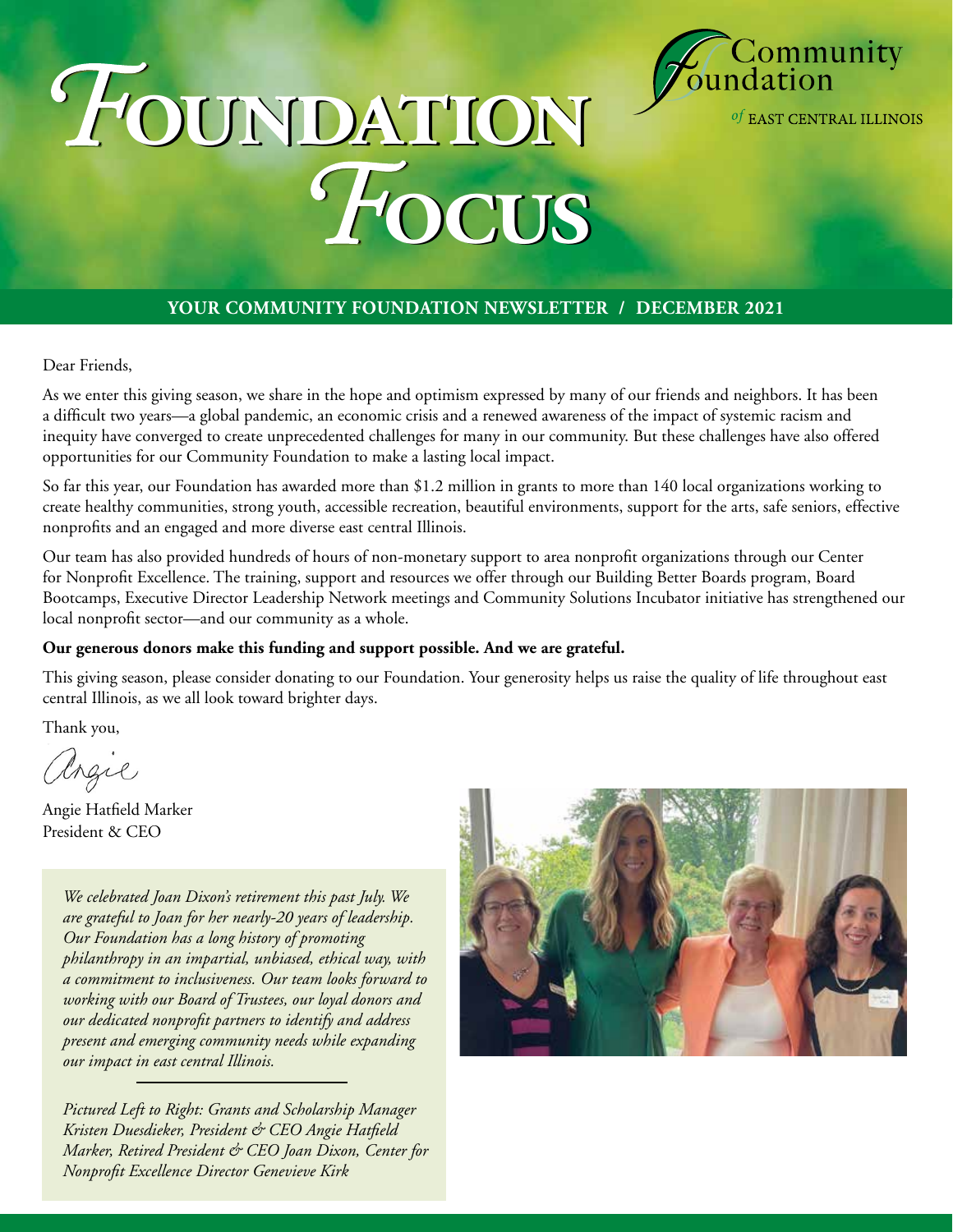

#### **BOARD OF TRUSTEES**

Austin Hill **Chair**

Kandace Turner **Vice-Chair**

Debra Hirschi **Secretary**

Jon Coffman **Treasurer**

Trina Wright-Dixon **Past Chair**

Holly Clemons Michelle Gonzales Deb Klein Wynne Korr Beth Mathews Terrica Miller Terra Mullins Mark Palmer Mike Royse Joe Stovall

Angie Hatfield Marker PRESIDENT & CEO

Helen Levin\* HONORARY TRUSTEE \*deceased





e. Accountability. Impact.

#### **Community Foundation of East Central Illinois**

307 W. University Ave. Champaign, IL 61820 217-359-0125 info@cfeci.org www.cfeci.org

The CFECI is a 501(c) (3) organization. All donations are tax deductible to the full extent of the law.

The Community Foundation also publishes bi-monthly e-newsletters throughout the year. To receive our e-newsletters, please subscribe at **www.cfeci.org.**

#### **Community Impact Powered By YOUR Philanthropy**

*As the size of our available granting dollars has grown, our distribution strategy has evolved to reflect our commitment to using our donors' dollars wisely, making sustainable differences in each of the nine counties we serve.* 

Since 1972, our Community Foundation's total assets have grown from \$1,300 to nearly \$31 million. This growth in well-managed endowed funds and other assets has allowed our Foundation to make more than \$1.2 million in distributions annually for several years. This year, our Foundation was also able to award nearly \$53,000 in scholarships to area students.

#### **Community Commitment Grants are funded by endowed funds.**

4 Osprey, Champaign County Environmental Stewards, Champaign County Health Care Consumers, Channing-Murray Foundation, Community Resource & Counseling Center, Crisis Nursery, Cunningham Children's Home, Developmental Services Center, Fair Hope Children's Ministry, First Presbyterian Church, Girl Scouts of Central Illinois, Piatt County Mental Health Center, Promise Healthcare, Real Life Families, Sola Gratia Farm, Survivor Resource Network, The Land Connection, The Salvation Army of Champaign County, The Well Experience, WEFT Community Radio and Willow Tree Missions.

*We remain grateful to our donors whose endowed funds provide perpetual support through our Community Commitment Grants. We are happy to support the Urbana Neighborhood Connection Center and its mission with funding to purchase sewing machines for their Fab Lab. "Whether making masks, pillows or special gifts for others, local seamstresses worked with youth to explore sewing and instill a productive sense of self-esteem and self-determination—*

*all while promoting the importance of "giving back!" – Executive Director Janice Mitchell* 

*UNCC's Sewing and Believing Project has blossomed into a fully functioning sewing lab thanks to funding from our Foundation, ending 3+ years of transporting four sewing machines and materials to and from the center. UNCC's Fab Lab now has more than ten sewing machines and plenty of accessories for students. This creates a sustainable path for youth to regularly engage in personal and career development activities. Traditionally focused on middle and high school youth, the Sewing and Believing Project will now expand to include 4th and 5th grade youth as an intervention designed to promote positive youth development.* 





#### **Scholarships are funded by endowed scholarship funds.**

**Ayers Family**: Victoria Vandivier; **Tom Tracy Memorial Farm Credit Family**: Cassidi Collins, Brayden Freeman, Conner McKinney, Natalie Mitchell, Maclaren Ranstead, Katie Reid, Brooke Sobkoviak, Mackenzie Snow, Madison Snow, Kali Walker, Delaney Wheeler, Lauryn Wright; **Charlie Due Baseball**: Nathaniel Allen; **Ida Haack Memorial**: Kylie Fuoss, Payton Mannin, Megan Devine; **Kathy Murphy Memorial**: Emma Beddow, Emily Fuentes; **Christine & Lucien Nesbitt**: Benidel Bakubile-Ntumba, Nathaniel Allen; **James Sisk Memorial**: Michelle Stilger, Margaret Prom; **Pearl Sisk Memorial**: Aaron Hoewing; **Clif Rocks!**: Charles Hong, Niki Rangin; **Kenneth Freeland Memorial**: Cerra Thompson; **Dana Buerkett Memorial**: Esther Iluyomade, Naijah Tinsley.

**Thank you to these community members who served on our grants and scholarship committees this year. Your time is a gift to our Foundation.** Kelly Bryant, Whitney Hartman, Carol Hatfield, Debra Hirschi, Jacob Kuebler, Terrica Miller, Terra Mullins, Mark Palmer, Kandace Turner, Tami McKane Verbin and Joan Zernich.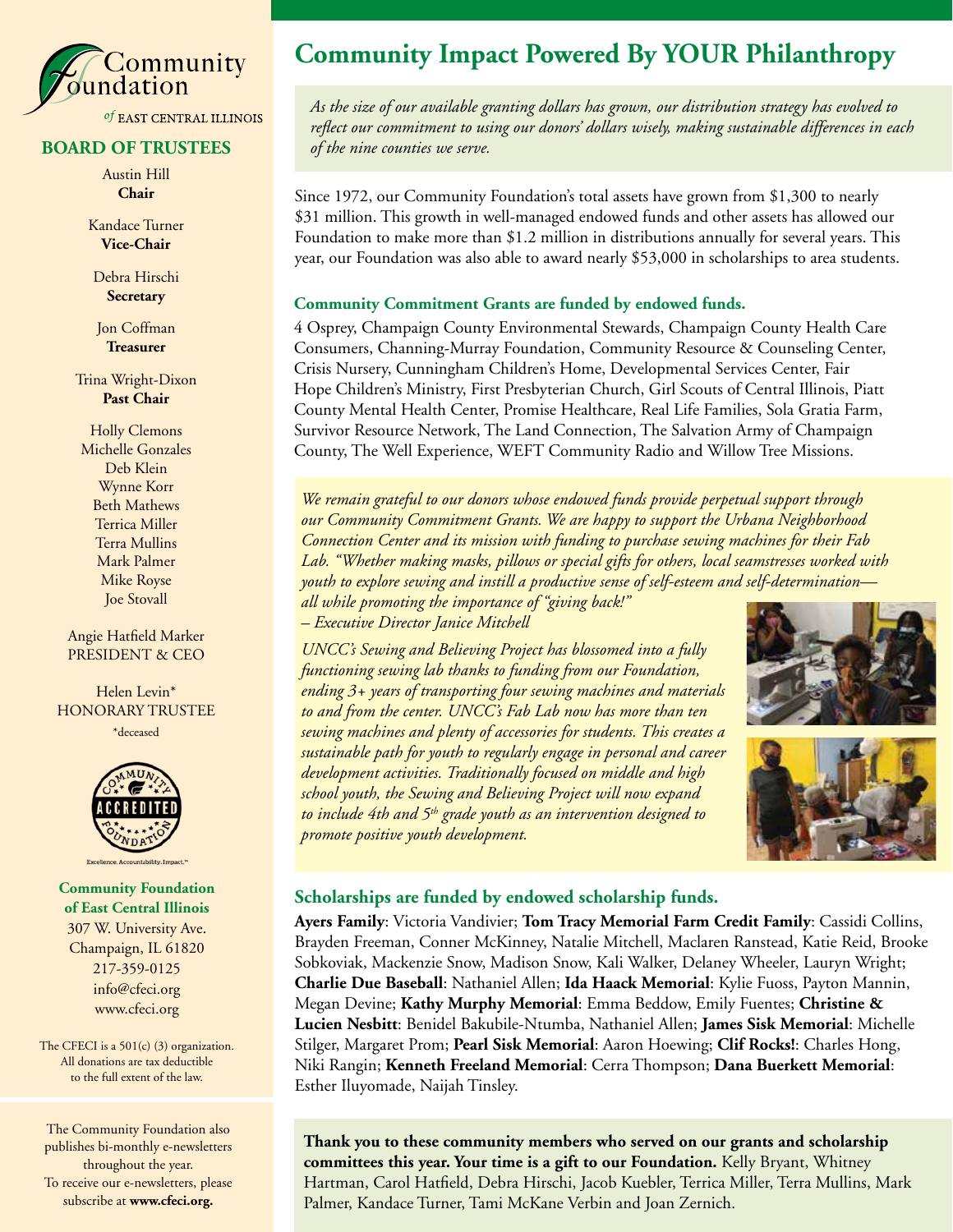## **LOCAL GIVING. ON YOUR TERMS.**

#### **Five Ways our Community Foundation Can Help Boost Your Holiday Joy**

#### **1. Connect with Family through Philanthropy**

Charitable giving is a great way to bring families together. This year, consider browsing your favorite charity's website to read more about their mission, programs and services. Print a page or two to share with your family at your holiday gathering—and invite your family to do the same. You may be surprised to see just how much each generation enjoys learning about the ways philanthropy is helping improve lives. Your family might even be inspired to make a joint gift to a charity you choose together. *Many of our Donor-Advised funds are "family funds"—and the entire family discusses and decides which organizations will receive annual charitable distributions.*



#### **2. Use Tax-Savvy Tools to Donate Appreciated Stock and Optimize Your Deductions**

Year-end is the time to look at your potential income tax liabilities, especially as you plan your charitable gifts. If you own appreciated stock, consider working with our Foundation to establish a Donor-Advised fund. Contribute the stock, receive a charitable income tax deduction for fair market value at the time of your gift, and make your year-end donations to several charities with ease. *Appreciated stock can be sold in your Donor-Advised fund for 100 cents on the dollar—with no capital gains tax. As a result, you will have more money available to support your favorite charities from your Donor-Advised fund than if you had sold the stock yourself.* If you are over 70 ½, you can also reduce your tax liability by transferring all or part of your Required Minimum Distribution from your Individual Retirement Account to our Foundation, in amounts up to \$100,000 per year.

#### **3. Support Your Community's Most Pressing Needs**

Our Foundation is dedicated to promoting philanthropy in an impartial, unbiased, ethical way, with a commitment to inclusiveness. We bring together people and resources to identify and address present and emerging community needs. Our mission rings especially true during the holidays when so many in our community need help. Work with our team to learn how your year-end charitable dollars can make the biggest impact. We can help you select charities that align with your passions and interests—access to recreation, accessible housing, arts and culture, community development, education, environment, food insecurity, healthcare, immigrant assistance, faith-based, senior care—to name just a few! *We work with 180 different nonprofit organizations helping to raise the quality of life in east central Illinois. Let us connect you!*





#### **4. Connect the Dots to Your Workplace Giving Program**

Thanks to the growing culture of social responsibility and social impact—work, life, community and wellness have converged. Charitable giving is important to your employer and your colleagues. According to Double the Donation, 65% of Fortune 500 companies offer matching gifts programs to employees—thousands of small and mid-sized businesses do as well. *This holiday season, ask us for expert advice about making the most of your workplace giving program through a Corporate Fund.*

#### **5. Give the Gift of Giving**

Many of us want to support a child, grandchild, niece or nephew's favorite charity as a gift during the holiday season. Work with our Foundation to pre-establish an Endowment Fund or Donor-Advised fund in the name of your loved one. You can even fund it with your appreciated stock or cash. Then work with our Foundation to sign the paperwork. We will help you wrap it all up in a bow for a heartwarming presentation! *There is no better way to boost holiday joy than by giving the gift of giving—especially when it is a fund that keeps on giving.*